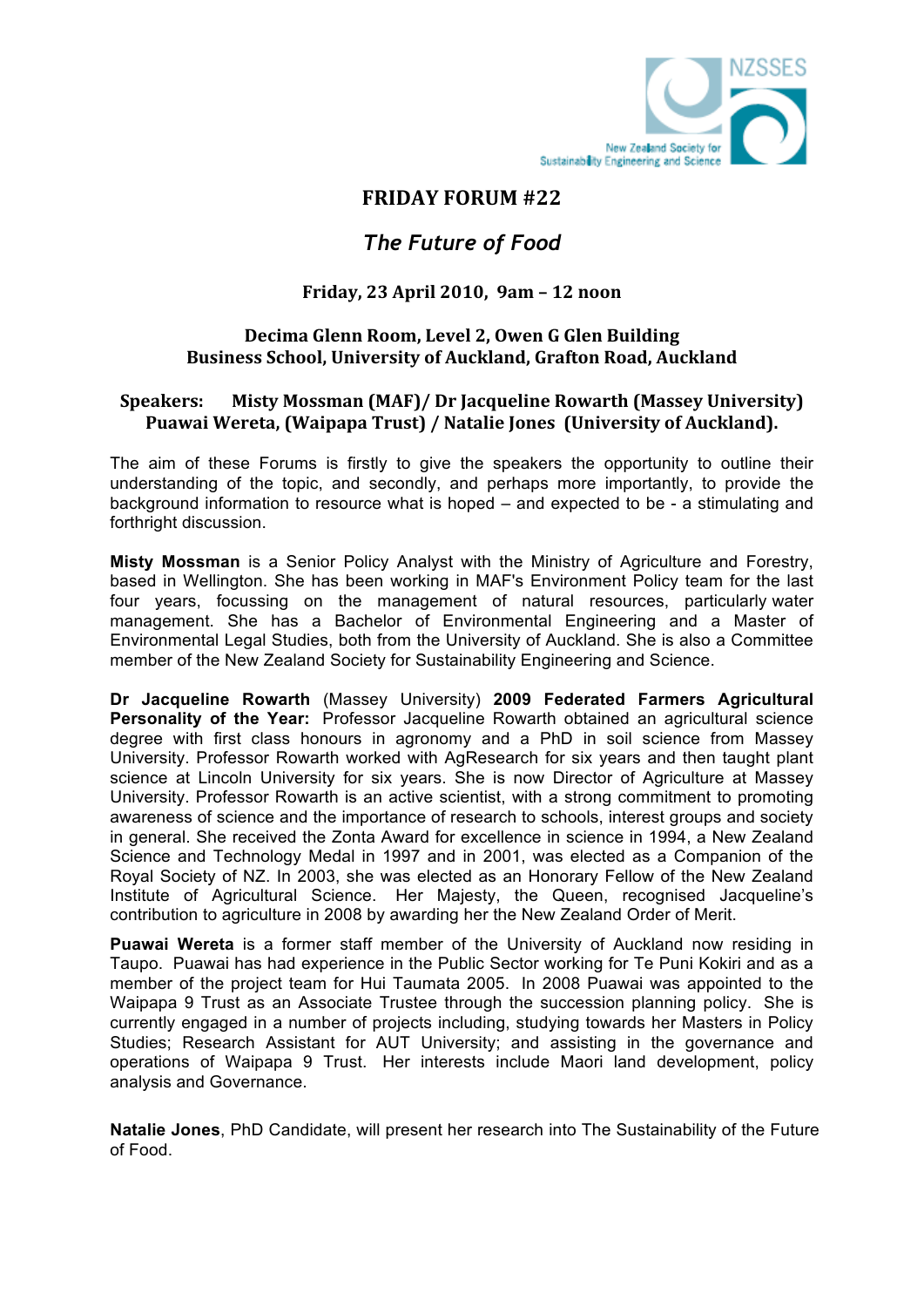

#### **Sustainability Forums**

The NZSSES hold regular forums aimed at exploring different engineering and science sectors and their approach to sustainability. The forums are morning sessions and comprise brief presentations from guest speakers followed by a facilitated discussion.

It is intended that problems with understanding and implementing sustainability principles will be identified and discussed.

#### **Topics to date:**

- o *Forum #21 The Future of Transport – Christchurch (Apr 2010)*
- o *Forum #20 Sustainable Water Supply for Auckland. (Feb 2010)*
- o *Forum #19 Convervation v Mining*  (October 09)
- o *Forum #18 Sustainable Air Qualaity for Auckland* (Sept09)
- o *Forum 16 Auckland*: Sustainable Transport (July 2009)
- o *Forum 15 Auckland*: Complexity, Innovation and Decision (May 2009)
- o *Forum 14 Auckland*: Municipal Three Waters (April 2009)
- o *Forum 13 Christchurch*: Blueprints for Sustainable Infrastructure Conference Papers (March 2009)
- o *Forum 12 Auckland*: Sustainable Housing (Sept 2008)
- o *Forum 11 Christchurch*: Strategies for Canterbury Water (Aug 2008)
- o *Forum 10: Auckland*: Sustainable Electricity (July 08)
- o *Forum 9 Auckland*: Biofuels (May 2008)
- o *Forum 8 Christchurch*: Water: Supply and Storage (March 2008)
- o *Forum 7 Auckland*: Future thinking and Frontier Design (Feb 2008)
- o *Forum 6 Auckland*: Carbon Trading (Oct 2007)
- o *Forum 5 Auckland*: Sustainable Transport: Cars and Congestion (Aug 2007)
- o Talking and Walking Sustainability Conference (Feb2007)
- o *Forum 4: Auckland*: Governance and Sustainability (Sept. 2006)
- o *Forum 3 Auckland*: Consultants and Sustainability (May 2006)

#### **NZSSES**

The New Zealand Society for Sustainability Engineering and Science is a Learned Society established to foster the discipline of sustainability engineering and science as the study of complex systems. NZSSES provides training and information sessions on sustainability through its workshops, seminars, forums and bi‐annual international conferences.

The NZSSES is a Technical Interest Group of the Institution of Professional Engineers of New Zealand and an Affiliated Organisation of the Royal Society of New Zealand.